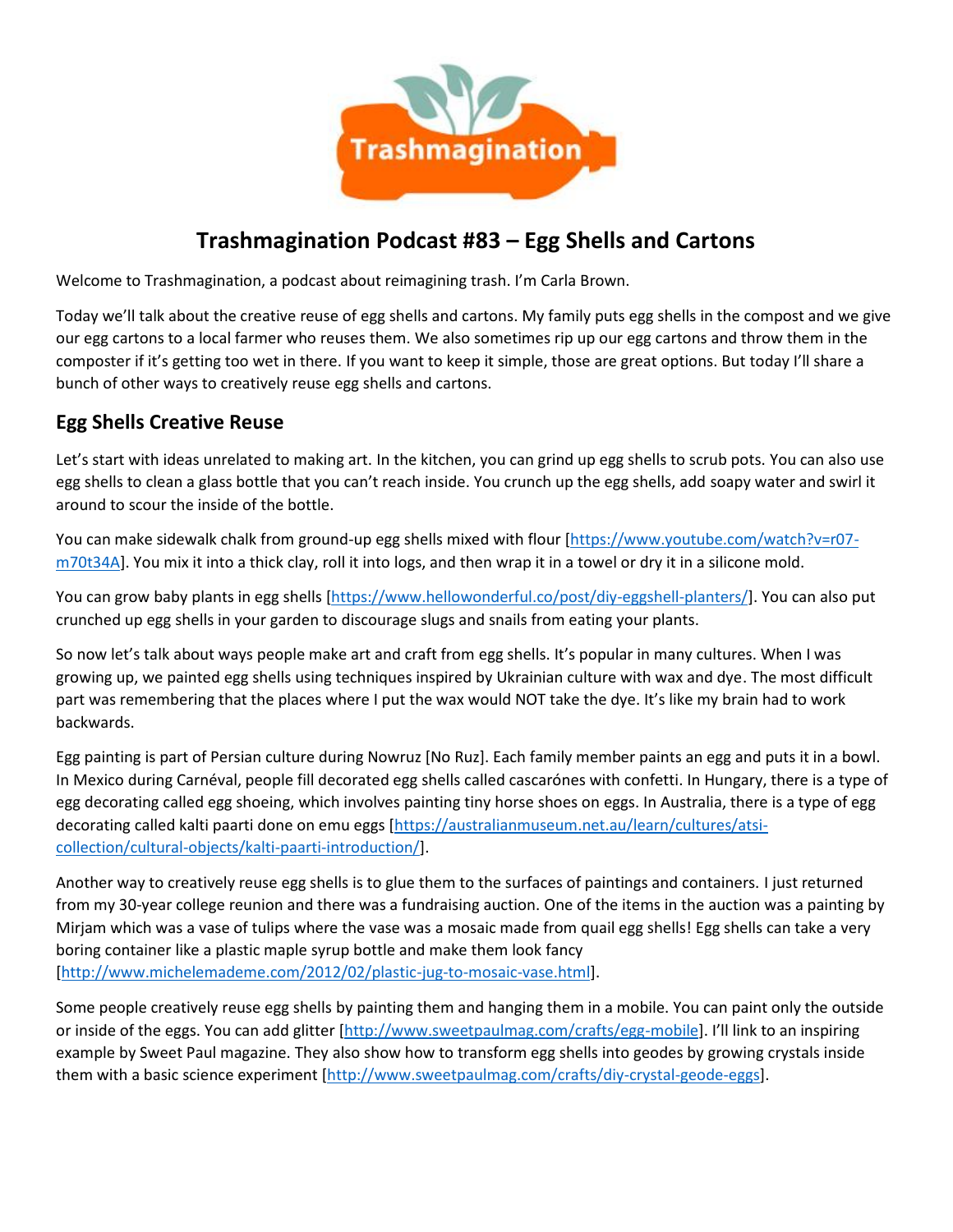# **Artists Who Work with Egg Shells**

Now I'll share stories about artists who creatively reuse egg shells. I talked about Ruby Silvious in the episode about the creative reuse of teabags. She also paints the insides of egg shells with beautiful designs and images. You can see examples on her Instagram feed and also she has a book coming out this year called *Reclaimed Canvas: Reimagining the Familiar* [https://www.rubysilvious.com/book].

Ruby's egg shell painting - https://www.instagram.com/p/BcXD5aqHuzx/

Elisa Sheehan paints the inside of egg shells with abstract paintings and arranges them in shadow box frames [https://elisasheehan.com/, https://www.instagram.com/elisasheehanart/]. She uses gold paint which is meant to evoke the practice of kintsugi or the Japanese art of repairing broken pottery with gold, which I talked about in my episode on creative reuse of dishes.

Elisa's egg paintings - https://www.instagram.com/p/BxzkDFagnh9/

The image of the egg is sometimes associated with the role of women. Carole P. Kunstadt's work involves deconstructing books to make art [http://carolekunstadt.com/], which was the topic of the previous Trashmagination podcast episode. In addition to books, Carole also works with egg shells. She lined the inside of a cracked-open ostrich egg with cut-out words from a book published in 1855 called *Woman in the Nineteenth Century and Kindred Papers Relating to the Sphere, Condition and Duties of Woman* by Margaret Fuller, which was considered the first major feminist work in the United States [https://www.tsgny.org/galleryfall2017/].

OVUM II - https://www.instagram.com/p/BuwXoY3FyMn/

### **Egg Cartons Creative Reuse**

Next I'm going to talk about the creative reuse of egg cartons. I am often asked how I store the materials that I use for creative reuse. The key to being a creative reuse artist is to specialize in a type of material that you find inspiring. So for example, I specialize in colorful plastic bags, plastic milk jugs, wool blankets and clothing and juice pouches.

Many artists specialize in egg cartons. Egg cartons are made from either cardboard or polystyrene. The cardboard type are easier to use in most crafts, but it's fantastic to use up the polystyrene type since those usually cannot be recycled in most places.

Egg cartons are a fantastic craft material. They can be cut into little cup shapes and formed into flowers, particularly roses. Two cups can be connected to make a sphere. The lids of egg cartons are long rectangles which are sturdy but also easy to cut. The cardboard egg cartons take paint well – both watercolor and tempura. They can be shaped into masks and crowns for costumes. Egg cartons can be a great base for paper mache or papier mache.

There are so many wonderful crafts that you can make from egg cartons, I encourage you to visit my Trashmagination Pinterest board for more ideas than I can mention here - https://www.pinterest.com/Trashmagination/egg-cartons-egg shells/.

A popular egg carton creative reuse craft is to make a flower wreath. People paint these in pastels for spring, orange and black for Halloween, or many colors all year round. My favorite is a wreath of poppies for Remembrance Day or Armistice Day. Another popular egg carton craft is to paint the egg cups and hang them down from strings so they look like a curtain of flowers. Some people put holiday string lights in each cup.

Egg cartons are fantastic for making little figures of animals and people. Tracey Radford of Jumble Tree designed a lizard with a segmented body from egg cartons that has a lot of character [https://patchworkparent.blogspot.com/2019/05/mr-croc-egg-carton-crocodile.html].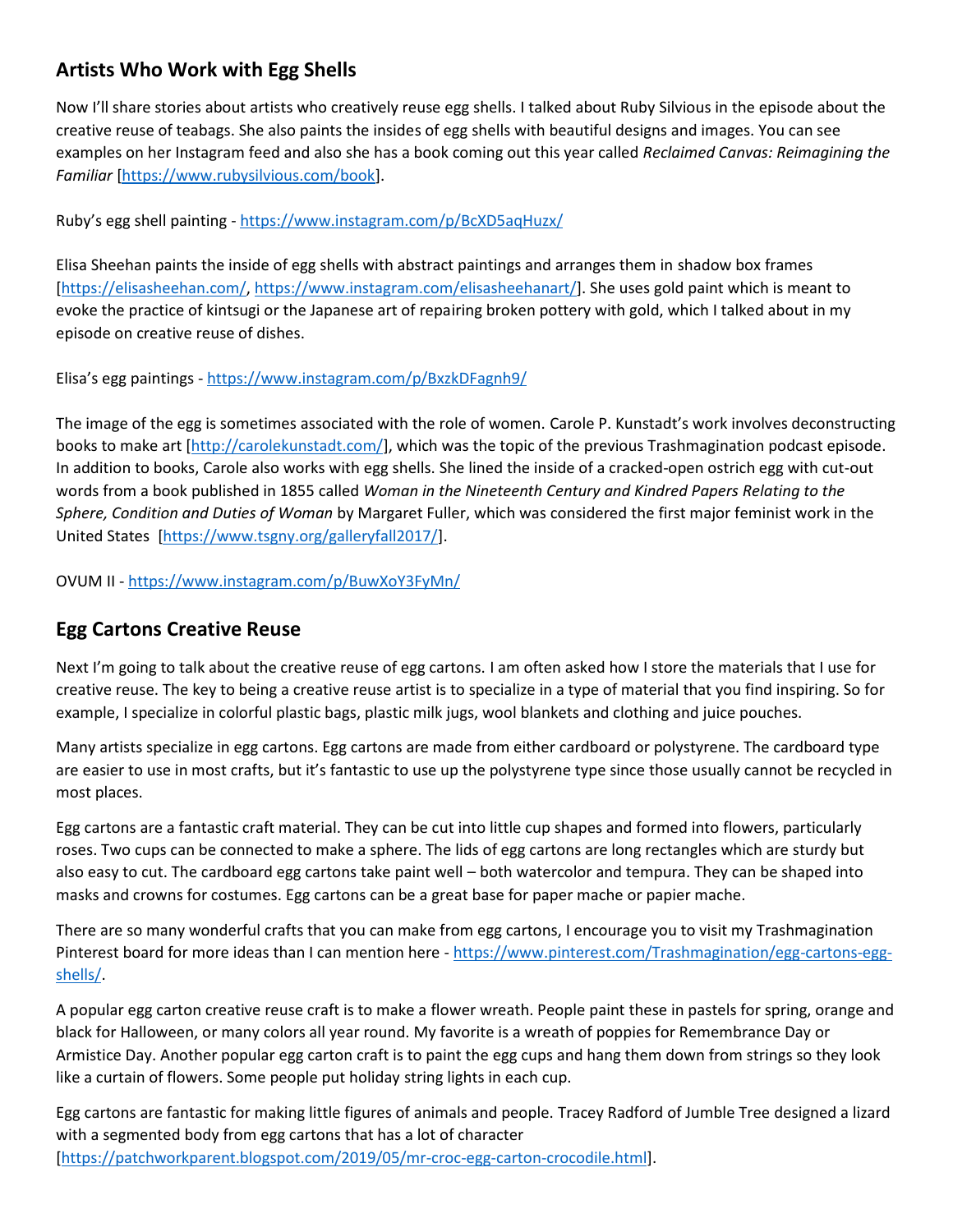Michele Pacey from the blog Michele Made Me designed nativity and fairy tale scenes with egg carton characters.

- Prince / Princess / Knight http://www.michelemademe.com/product/egg-carton-folk-ornaments-tutorial
- Nativity Scene http://www.michelemademe.com/product/egg-carton-nativity-scene-tutorial
- Flower Wreath http://www.michelemademe.com/2015/02/ahhh-egg-carton-wreath.html
- Flower Gift Bow http://www.michelemademe.com/2012/12/egg-carton-flower-bow-tutorial.html
- Angel Ornament http://www.michelemademe.com/2012/12/egg-carton-angels-for-ornament-exchange.html

Mary Alice Baldwin from Brainy Beginnings designed a totem pole stacked with colorful animals, a fish that moves in the breeze and rings you can wear on your finger.

- Totem Pole https://www.brainybeginningsnetwork.com/egg-carton-totem-pole Brainy Beginnings Mary Alice Baldwin
- Dancing Fish https://www.brainybeginningsnetwork.com/dancing-fish
- Rings https://www.brainybeginningsnetwork.com/post/2019/02/10/egg-carton-rings

The crafts on the Bulgarian craft blog Krokotak tend to be more imaginative, challenging and beautiful than most crafts from recycled materials. They offer a great activity to make self-portraits with egg cartons and they even show how you can color egg shells with onion skins.

- Mushrooms http://krokotak.com/2013/03/egg-carton-mushrooms/
- Flower Wreath http://krokotak.com/2016/03/egg-carton-flower-wreaths/
- Portraits https://www.youtube.com/watch?v=-ymBWFDo-7w
- Onion Skin Egg Shells http://krokotak.com/2013/05/marbled-eggs-with-onion-skin-pieces/

One of the most popular episodes of Trashmagination was about making dollhouse furniture from recycled materials, and many of these designs incorporate egg cartons. For inspiration, I recommend a blog by a mom hosting a birthday party where they decorated egg carton doll furniture [http://mycupoverflows-johnson.blogspot.com/2011/09/kit kittredge-american-girl.html]. To prepare for the party, this mom made all the doll furniture. She made chairs, beds, toilets, kitchen sinks, couches, lamps and more. The guests painted them at the party.

Another fun way to creatively reuse egg cartons is to dress up as an ear of corn for Halloween. You paint egg cartons yellow and attach it to your belly, then wear green clothing and add some straw on your head as the corn silk.

### **Artists Who Work with Egg Cartons**

Next I'll talk about artists who specialize in making work from recycled egg cartons.

You know I'm a huge fan of trash fashion and the best trash fashion show in the world takes place each year in Ireland. It's Junk Kouture. In 2018, there was an incredible dress made from 3,500 egg cartons [https://www.instagram.com/shesnoeggbutshessomeyolk/]. For the skirt, the students connected egg carton cups with cotton thread. For the headpiece, the egg cartons were shaped into roses. This dress won The Bank of Ireland Glamour Prize. The artists were Ellen Kearney and Katie Shortall.

The students who made that dress said they were inspired by our next egg carton artist, Enno de Kroon from Holland. He invented a painting style that he calls Eggcubism  $[https://www.eggcubism.nl/nl-NL/]$ . He paints objects and portraits on cardboard egg trays – like the type that might hold 3 dozen eggs and it is shaped like a square. It makes his paintings seem more three-dimensional. Sometimes he layers one egg tray on top of the other to add depth to the painting or he cuts shapes out of the trays to add shadow and layers to the paintings. Most paintings are flat, but Enno's paintings jump out at you. When you move around his paintings, they change as you change your perspective.